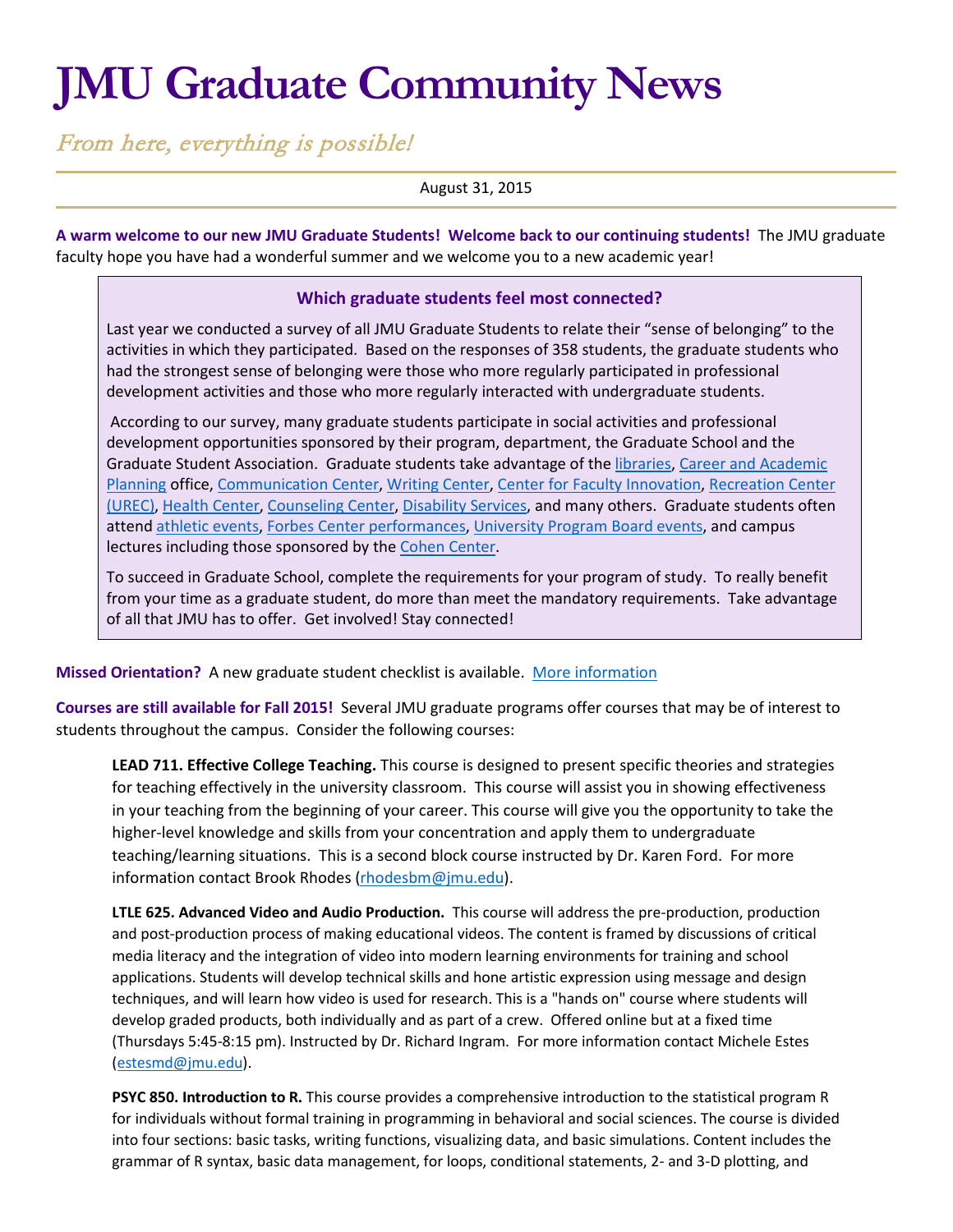other topics. Basic statistical knowledge is assumed (i.e., null hypothesis testing, t-tests, and correlation). For more information, please contact Monica Erbacher [\(erbachmk@jmu.edu\)](mailto:erbachmk@jmu.edu).

### Additional information about these courses is available on [MyMadison.](http://mymadison.jmu.edu/)

**Alternative Break Programs (ABP) welcomes YOU!** ABP offers student-led and student-developed service-learning experiences to locations in the United States and abroad. Each service team typically consists of 7-9 student participants, 2 student co-leaders and a faculty/staff [learning partner](http://www.jmu.edu/abp/participate/learning-partner.shtml) (LP). Breaks take place during various weekends each semester, and Thanksgiving, January, Spring, and May academic breaks. Graduate Students are always welcome to participate and/or lead. Graduate Students are needed to serve as Weekend Break Learning Partners. Check out the weekend [breaks](http://www.jmu.edu/abp/break-types/awb.shtml) for thi[s fall](http://www.jmu.edu/abp/trip-descriptions/index.shtml) and contact ABP at [abp@jmu.edu](mailto:abp@jmu.edu) if you're interested in serving as a Learning Partner or if you want more information.

### **New GA Positions Available!**

**Community Development.** The Madison Center for Community Development is seeking a community based graduate assistant who will support the fundraising, marketing, and administrative activities of The First Tee of Harrisonburg (a local nonprofit organization). This individual will report directly to the Executive Director of The First Tee of Harrisonburg. This position is funded for the fall 2015 with the potential to renew. If you are interested, please send your resume and a cover letter describing your interest in the position to Dr. Nick Swartz (Director of the Madison Center for Community Development) at [swartznj@jmu.edu.](mailto:swartznj@jmu.edu)

**Community Health Assessment.** The student will conduct research with JMU faculty and community health leaders to support the Healthy Community Council's next Community Health Assessment. Specific tasks for the grant-funded position include conducting a literature review of social indicators of health, discovering and compiling local data pertaining to social determinants of health, and contacting local health organizations to request data and information. Opportunities to co-author research publications are anticipated. This 20 hour per week position is funded for a stipend of up to \$3,765 per semester and tuition (up to 9 credit hours per semester) for two semesters for a full-time, in-state graduate student. To apply, please submit a cover letter and resume to Christie-Joy B. Hartman, Ph.D, Associate Professor, Integrated Science and Technology Department, at [brodricj@jmu.edu](mailto:brodricj@jmu.edu) as soon as possible and no later than September 4.

**Additional GA Positions.** At least three additional graduate assistantships are currently posted on Joblink for the 2015-16 academic year. These include positions with Human Resources, the JMU Planetarium, and the Institute for Visual Studies. Additional positions may be posted. Regularly monitor "Graduate Assistant Positions" on JMU Joblink. [More information](https://joblink.jmu.edu/)

**Need a Job?** Currently, there are 23 student positions, as well as 8 wage positions, for which graduate students might qualify, posted on JMU's [Joblink.](http://joblink.jmu.edu/) The JM[U Office of Student Employment](http://www.jmu.edu/stuemploy/) will host a Part-Time Job Fair on Tuesday, September 8, 1:30-4:30 PM in the Festival Conference and Student Center. For more information contact [studentjobs@jmu.edu](mailto:studentjobs@jmu.edu) or call 568-3269.

**Keep up with Graduate Student Association (GSA) Events.** The GSA is a student-led and student-run organization that provides professional and social opportunities to all JMU graduate students and alumni. [Like them on Facebook.](https://www.facebook.com/JMUGSA?fref=ts) [Find](https://twitter.com/JMUGSA)  [them on Twitter.](https://twitter.com/JMUGSA) [\(gsa@jmu.edu;](mailto:gsa@jmu.edu) 568-7088) [More information](http://www.jmu.edu/grad/gsa/index.shtml)

**Hungry?** Did you know that JMU has 28 [dining facilities](https://jmu.campusdish.com/) offering everything from coffee and snacks to full meals. A wide variety of [meal plans](http://www.jmu.edu/cardctr/mealplan.shtml) are available for reduced-price campus dining.

**Need help moving to Harrisonburg?** Information about City Services (utilities, trash & recycling, public transportation), vehicle registration, local schools, information about pets, information about places of worship, etc. are available in the [City of Harrisonburg Moving Guide.](http://www.harrisonburgva.gov/moving-guide)

**Want to attend a JMU Sports Event?** Currently enrolled graduate students are eligible for free admission to all regular season home athletic events. Ticketing procedures vary by sport. [Student ticket information.](http://www.jmusports.com/news/2014/6/23/Stu_0623144511.aspx) All team schedules can be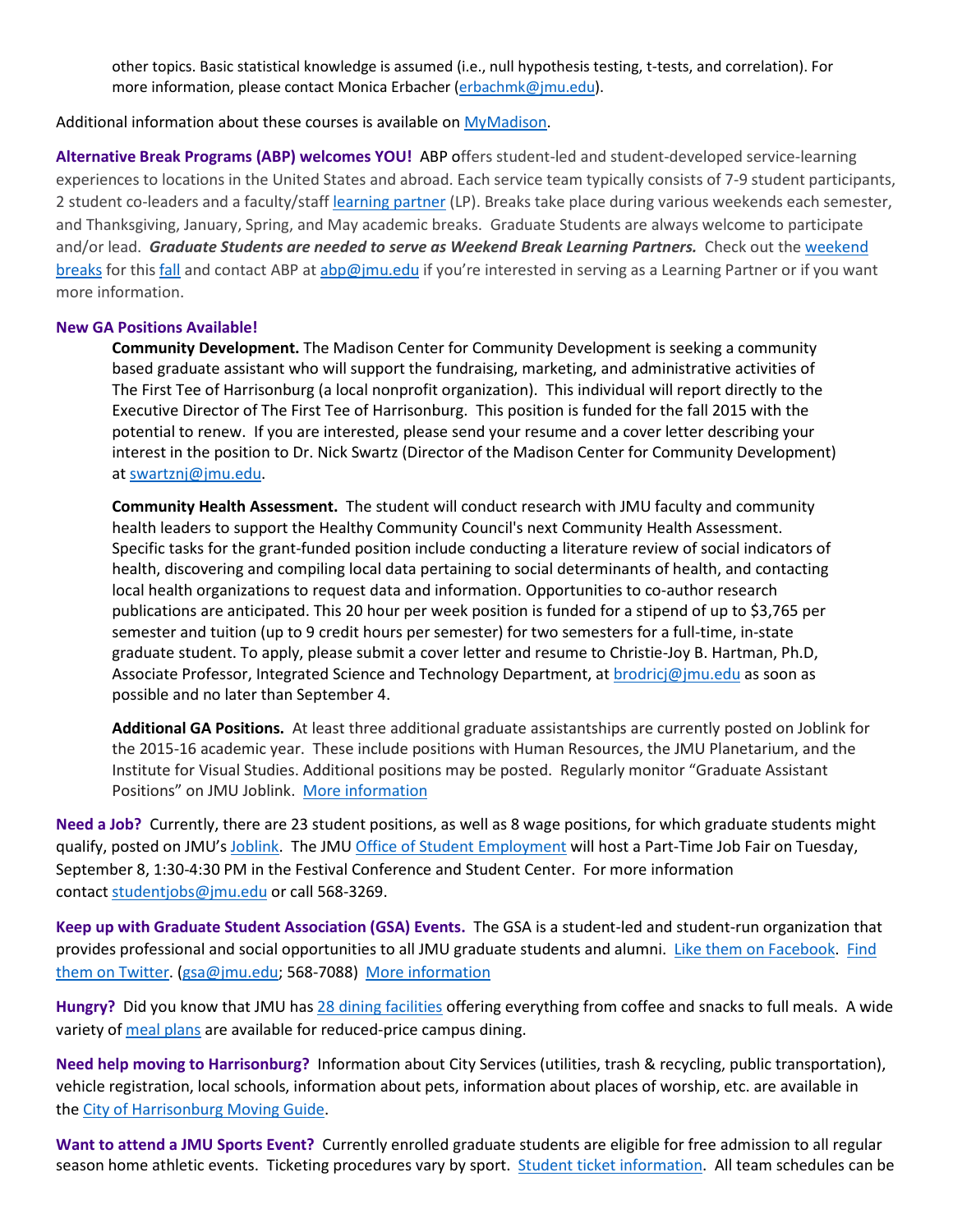found at [jmusports.com](http://jmusports.com/) . Students can earn points for attending sporting events and engaging on JMU-Sports social media. Learn more at [Dukes Rewards.](http://rewards.jmusports.com/)

# **Upcoming Events & Deadlines**

- **Classes begin.** August 31.
- **Registration Deadline.** September 8. Last day to add a fall semester class without special permission, or to drop a class without receiving a "W."
- **GSA Tailgate.** September 5, 2 PM. Grace Street House. [More information](http://www.jmu.edu/grad/gsa/index.shtml)
- **UREC Grad Night.** September 7, 4-6 PM. A "University Recreation Fest" specifically for JMU graduate students with games and giveaways. [More information](http://www.jmu.edu/events/grad/2015/09/07-urec-event-for-grad-students.shtml)
- **Student Employment Fair.** September 8, 1:30-4 PM. [More information](http://www.jmu.edu/stuemploy/index.shtml)
- **An Evening of Mozart** featuring JMU voice faculty member, Dorothy Maddison. September 10, 8-9:30 PM. [More information](http://www.jmu.edu/events/forbescenter/2015/09/10-an-evening-with-mozart.shtml)
- **Altruistic Brain Theory: Mechanisms Underpinning Behaviors that Obey an Ethical Universal** is the title of a lecture by Donald Pfaff of Rockefeller University, September 11, 11 am in Grafton Stovall Theater. The lecture takes the position that altruistic behavior can be treated as a natural neurobiological phenomenon, regulated by mechanisms that are universal across the scope of humans' brains. Most importantly, an efficient theory of how these mechanisms work will be presented; a brief digest of the book The Altruistic Brain. This theory explains a wide range of prosocial behaviors without making any special assumptions about human neurophysiological capacities. Explaining altruistic behavior in this mechanistic way is perfectly compatible with evolutionary theories. While countervailing tendencies toward male aggression must be admitted (and can be explained), we think that prosocial mechanisms explain a very large percentage of the behaviors shown by a very large percentage of people. This lecture is the first talk in the 2015-16 Cohen Center Speaker Series. For more information contact Larry Burton [\(burtonlw@jmu.edu\)](mailto:burtonlw@jmu.edu).
- **GSA Meeting**. September 13, 5 PM. Cohen Center, Wilson 107. [More information](http://www.jmu.edu/grad/gsa/index.shtml)
- **The New Networked Campus Anti-Rape Movement** is the title of the Dominion Lecture presented by Dr. Caroline Heldman, September 14, 7-8 PM in the Festival-Highlands room. [More information](http://www.jmu.edu/events/womenstudies/2015/09/14-dominion-lecture.shtml)
- **Last Day to Add a Spring Semester Class.** September 17.
- **Hunger in Haiti: What Haitians Want You to Know** is the title of a presentation by Dr. Mary Tacy, September 21, 4:30-6 PM, Festival Highlands Room. [More information](http://www.jmu.edu/events/international/2015/09/21-hunger-in-haiti.shtml)
- **Graduate and Professional Fair.** Connect with recruiters from more than 120 programs from across the country. This event is not only for undergraduates. For example, this is a great opportunity for master's students to learn more about doctoral programs. September 22, 4-7 PM, Festival Ballroom. [More information](http://www.jmu.edu/gradfairs/)
- **Graduation Application Deadline for December 2015 Commencement.** September 25.
- **Back to the Future: Recovering the 'Age of Wonder.'** Is the title of a lecture by David Campbell of Boston University, October 2, 11 am in Festival-Highlands. I will speak to some recent developments (with some of which I am involved) aiming at re-invigorating the "art/science" or "humanities/science" interactions, including a forthcoming conference being sponsored by the National Academies Keck Foundation Initiative (NAKFI) on exactly this topic. Examples of art/science interactions from research in physics will be included. This lecture is sponsored by the Cohen Center. For more information contact Larry Burton [\(burtonlw@jmu.edu\)](mailto:burtonlw@jmu.edu).
- **Thesis/Dissertation Deadline for December 2015 Commencement.** November 20.

For additional events of possible interest, regularly check<http://www.jmu.edu/events>

## **Tips from TGS (The Graduate School)**

**Graduate Polices.** You are responsible to read and follow the graduate policies set forth in th[e Graduate](http://jmu.edu/catalog)  [Catalog.](http://jmu.edu/catalog) Important information regarding degree progress, including rules for successful progression and continuous enrollment are also on th[e Graduate School website](http://www.jmu.edu/grad/current-students/degree-progress/beginning.shtml)